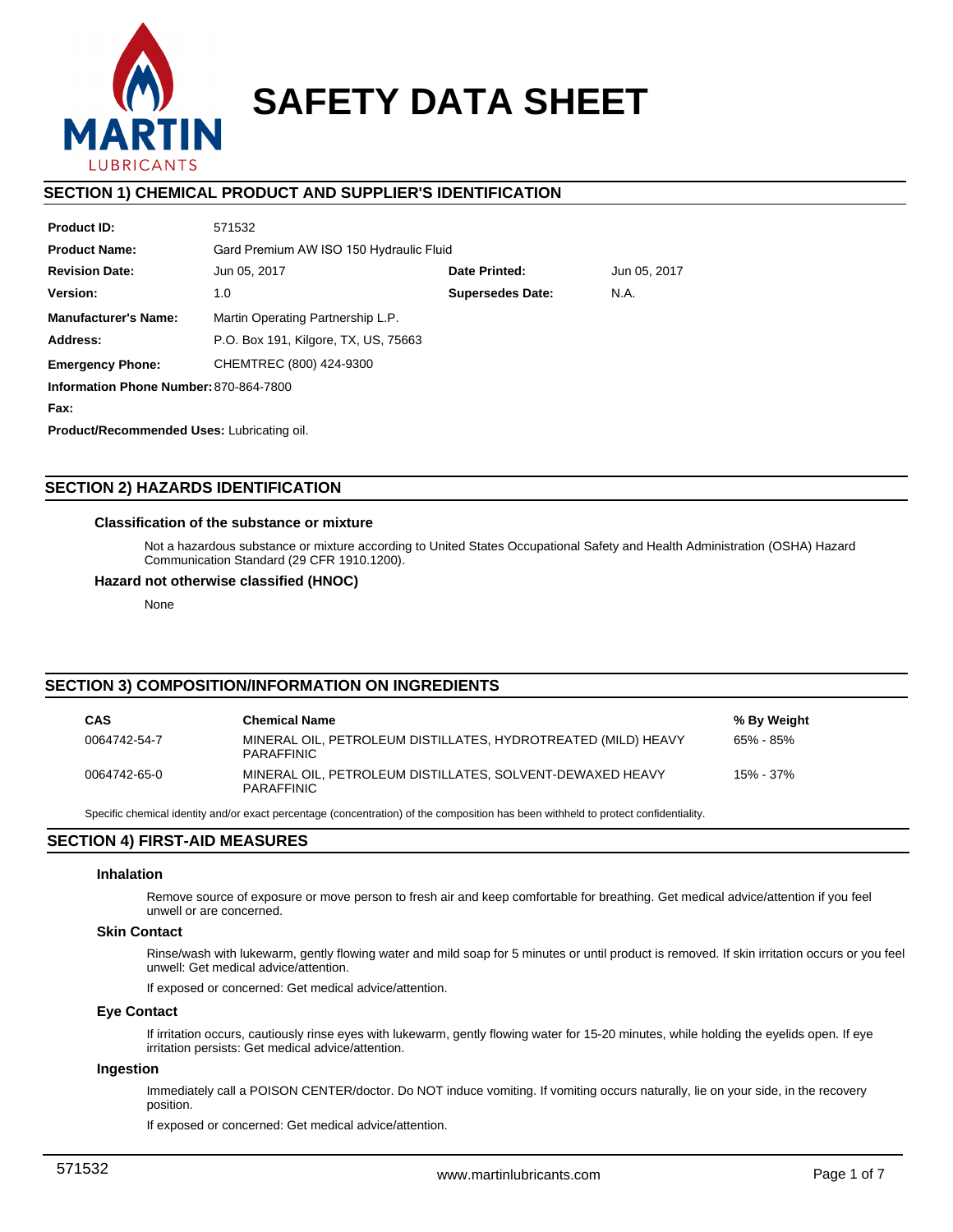## **Most Important Symptoms/Effects, Acute and Delayed**

No data available

## **Indication of Immediate Medical Attention and Special Treatment Needed**

No data available

## **SECTION 5) FIRE-FIGHTING MEASURES**

#### **Suitable Extinguishing Media**

Dry chemical, foam, carbon dioxide water spray or fog is recommended. Water spray is recommended to cool or protect exposed materials or structures. Carbon dioxide can displace oxygen. Use caution when applying carbon dioxide in confined spaces. Simultaneous use of foam and water on the same surface is to be avoided as water destroys the foam. Sand or earth may be used for small fires only.

#### **Unsuitable Extinguishing Media**

Water may be ineffective but can be used to cool containers exposed to heat or flame.

#### **Specific Hazards in Case of Fire**

Hazardous combustion products may include: A complex mixture of airborne solid and liquid particulates and gases (smoke), carbon monoxide, unidentified organic and inorganic compounds.

Oxides of C, Zn, and P. Additional byproducts include hydrogen sulfide, alkyl mercaptan and other sulfides

Dense smoke may be generated while burning. Toxic fumes, gases or vapors may evolve on burning. Heavy flammable vapors may settle along ground level and low spots to create an invisible fire hazard. The vapors may extend to sources of ignition and flash back.

#### **Fire-fighting Procedures**

Isolate immediate hazard area and keep unauthorized personnel out. Stop spill/release if it can be done safely. Move undamaged containers from immediate hazard area if it can be done safely. Water spray may be useful in minimizing or dispersing vapors and to protect personnel.

Dispose of fire debris and contaminated extinguishing water in accordance with official regulations.

#### **Special Protective Actions**

Wear protective pressure self-contained breathing apparatus (SCBA) and full turnout gear.

## **SECTION 6) ACCIDENTAL RELEASE MEASURES**

#### **Emergency Procedure**

Immediately turn off or isolate any source of ignition. Keep unnecessary people away; isolate hazard area and deny entry. Do not touch or walk through spilled material. Clean up immediately. Prevent from spreading by making a barrier with sand, earth or other containment material. Collect with absorbent, non-combustible material into suitable containers. Transfer to a container for disposal. Large spills, once contained, may be picked up using explosion proof, non sparking vacuum pumps, shovels, or buckets, and disposed of in suitable containers for disposal. Local authorities should be advised if significant spillages cannot be contained.

Spill procedures (water): Remove from surface by skimming or with suitable adsorbents. If a large spill occurs notify appropriate authorities.

If spilled material is cleaned up using a regulated solvent, the resulting waste mixture may be regulated.

#### **Recommended equipment**

Positive pressure, full-facepiece self-contained breathing apparatus (SCBA), or positive pressure supplied air respirator with escape SCBA (NIOSH approved).

## **Personal Precautions**

Avoid breathing vapor or mist. Avoid contact with skin,eye or clothing. Do not touch damaged containers or spilled materials unless wearing appropriate protective clothing.

#### **Environmental Precautions**

Stop spill/release if it can be done safely. Prevent spilled material from entering sewers, storm drains, other unauthorized drainage systems and natural waterways by using sand, earth, or other appropriate barriers.

## **SECTION 7) HANDLING AND STORAGE**

## **General**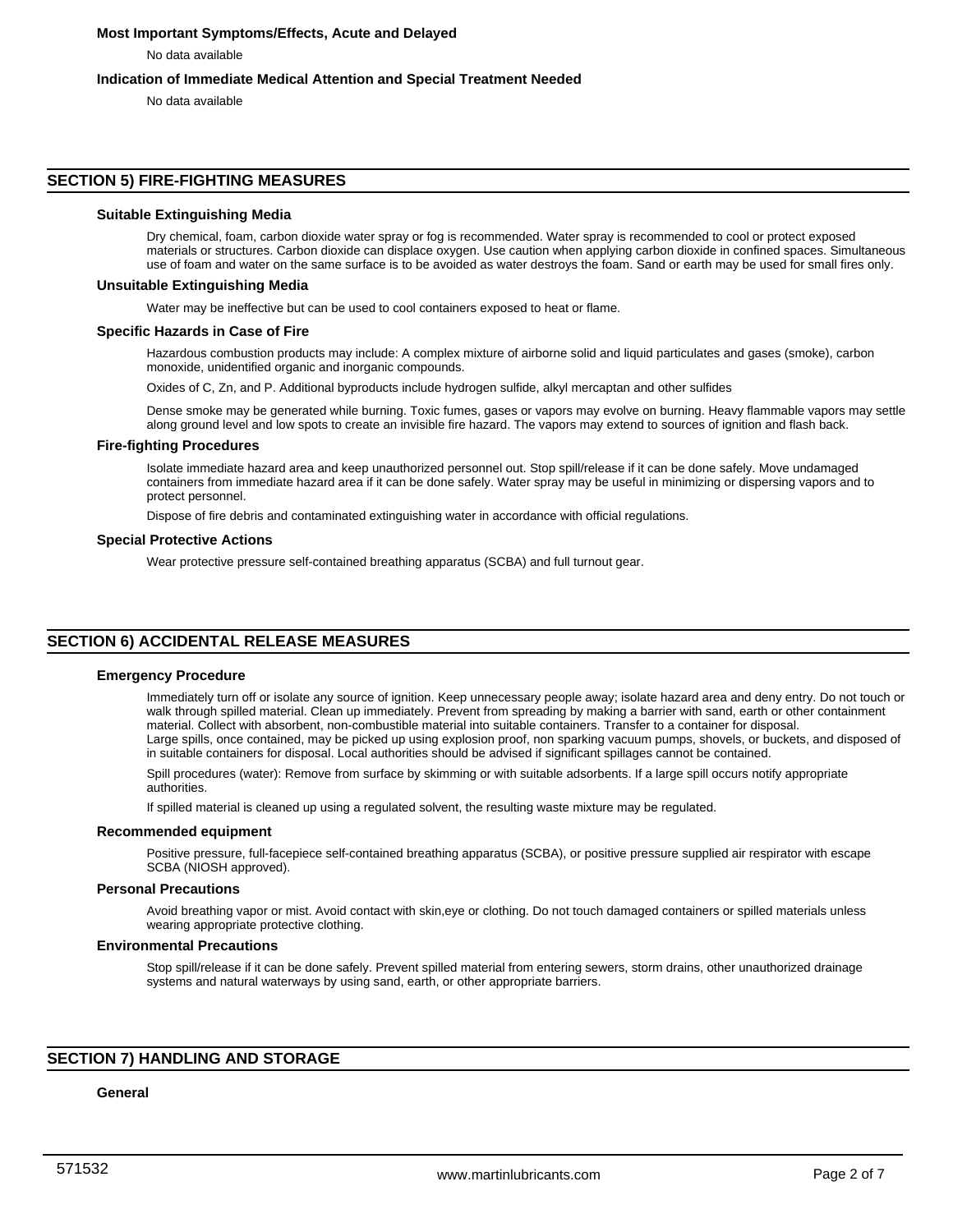Wash hands after use. Do not get in eyes, on skin or on clothing. Do not breathe vapors or mists. Use good personal hygiene practices. Eating, drinking and smoking in work areas is prohibited. Remove contaminated clothing and protective equipment before entering eating areas.

#### **Ventilation Requirements**

Use only with adequate ventilation to control air contaminants to their exposure limits. The use of local ventilation is recommended to control emissions near the source.

#### **Storage Room Requirements**

Keep container(s) tightly closed and properly labeled. Store in cool, dry, well-ventilated areas away from heat, direct sunlight and strong oxidizers. Store in approved containers and protect against physical damage. Keep containers securely sealed when not in use. Indoor storage should meet OSHA standards and appropriate fire codes. Containers that have been opened must be carefully resealed to prevent leakage. Empty containers retain residue and may be dangerous.

## **SECTION 8) EXPOSURE CONTROLS/PERSONAL PROTECTION**

#### **Eye protection**

Chemical goggles, safety glasses with side shields or vented/splash proof goggles. Contact lenses may absorb irritants. Particles may adhere to lenses and cause corneal damage.

#### **Skin protection**

Use of gloves approved to relevant standards made from the following materials may provide suitable chemical protection: PVC, neoprene or nitrile rubber gloves. Suitability and durability of a glove is dependent on usage, e.g. frequency and duration of contact, chemical resistance of glove material, glove thickness, dexterity. Always seek advice from glove suppliers. Contaminated gloves should be replaced. Chemical-resistant clothing is recommended to avoid prolonged contact. Avoid unnecessary skin contact.

Use of an apron and over-boots of chemically impervious materials such as neoprene or nitrile rubber is recommended to avoid skin sensitization. If handling hot material use insulated protective equipment.

#### **Respiratory protection**

If engineering controls do not maintain airborne concentrations to a level which is adequate to protect worker, a respiratory protection program that meets or is equivalent to OSHA 29 CFR 1910.134 and ANSI Z88.2 should be followed. Check with respiratory protective equipment suppliers. Where air-filtering respirators are suitable, select an appropriate combination of mask and filter. Select a filter suitable for combined particulate/organic gases and vapours.

#### **Appropriate Engineering Controls**

Provide exhaust ventilation or other engineering controls to keep the airborne concentrations of vapors below their respective threshold limit value.

| <b>Chemical Name</b>                                                                                         | <b>OSHA</b><br>TWA<br>(ppm) | <b>OSHA</b><br>TWA<br>(mg/m3) | <b>OSHA</b><br><b>STEL</b><br>(ppm) | <b>OSHA</b><br><b>STEL</b><br>(mg/m3) | <b>OSHA</b><br>Tables (Z1,<br>Z2, Z3 | <b>OSHA</b><br>⊦Carcinogen | <b>OSHA</b><br><b>Skin</b><br>designation | <b>NIOSH</b><br><b>TWA</b><br>(ppm) | <b>NIOSH</b><br><b>TWA</b><br>(mg/m3) | <b>NIOSH</b><br><b>STEL</b><br>(ppm) | <b>NIOSH</b><br><b>STEL</b><br>(mg/m3) | <b>NIOSH</b><br>Carcinogen |
|--------------------------------------------------------------------------------------------------------------|-----------------------------|-------------------------------|-------------------------------------|---------------------------------------|--------------------------------------|----------------------------|-------------------------------------------|-------------------------------------|---------------------------------------|--------------------------------------|----------------------------------------|----------------------------|
| MINERAL OIL,<br>PETROLEUM<br><b>DISTILLATES,</b><br><b>HYDROTREATED</b><br>(MILD) HEAVY<br><b>PARAFFINIC</b> | 500                         | 2000                          |                                     |                                       |                                      |                            |                                           |                                     |                                       |                                      |                                        |                            |
| MINERAL OIL,<br>PETROLEUM<br>DISTILLATES,<br>SOLVENT-DEWAXED<br><b>HEAVY PARAFFINIC</b>                      | 500                         | 2000                          |                                     |                                       |                                      |                            |                                           |                                     |                                       |                                      |                                        |                            |

| <b>Chemical Name</b>                                                                                         | <b>ACGIH</b><br><b>TWA</b><br>(ppm) | <b>ACGIH</b><br><b>TWA</b><br>(mg/m3) | <b>ACGIH</b><br><b>STEL</b><br>(ppm) | <b>ACGIH</b><br><b>STEL</b><br>(mg/m3) | <b>ACGIH</b><br>Carcinogen | <b>ACGIH</b><br><b>Notations</b> | <b>ACGIH</b><br><b>TLV Basis</b> |
|--------------------------------------------------------------------------------------------------------------|-------------------------------------|---------------------------------------|--------------------------------------|----------------------------------------|----------------------------|----------------------------------|----------------------------------|
| MINERAL OIL,<br>PETROLEUM<br><b>DISTILLATES.</b><br><b>HYDROTREATED</b><br>(MILD) HEAVY<br><b>PARAFFINIC</b> |                                     |                                       |                                      |                                        |                            |                                  |                                  |
| MINERAL OIL.<br>PETROLEUM<br>DISTILLATES,<br>SOLVENT-DEWAXED<br><b>HEAVY PARAFFINIC</b>                      |                                     |                                       |                                      |                                        |                            |                                  |                                  |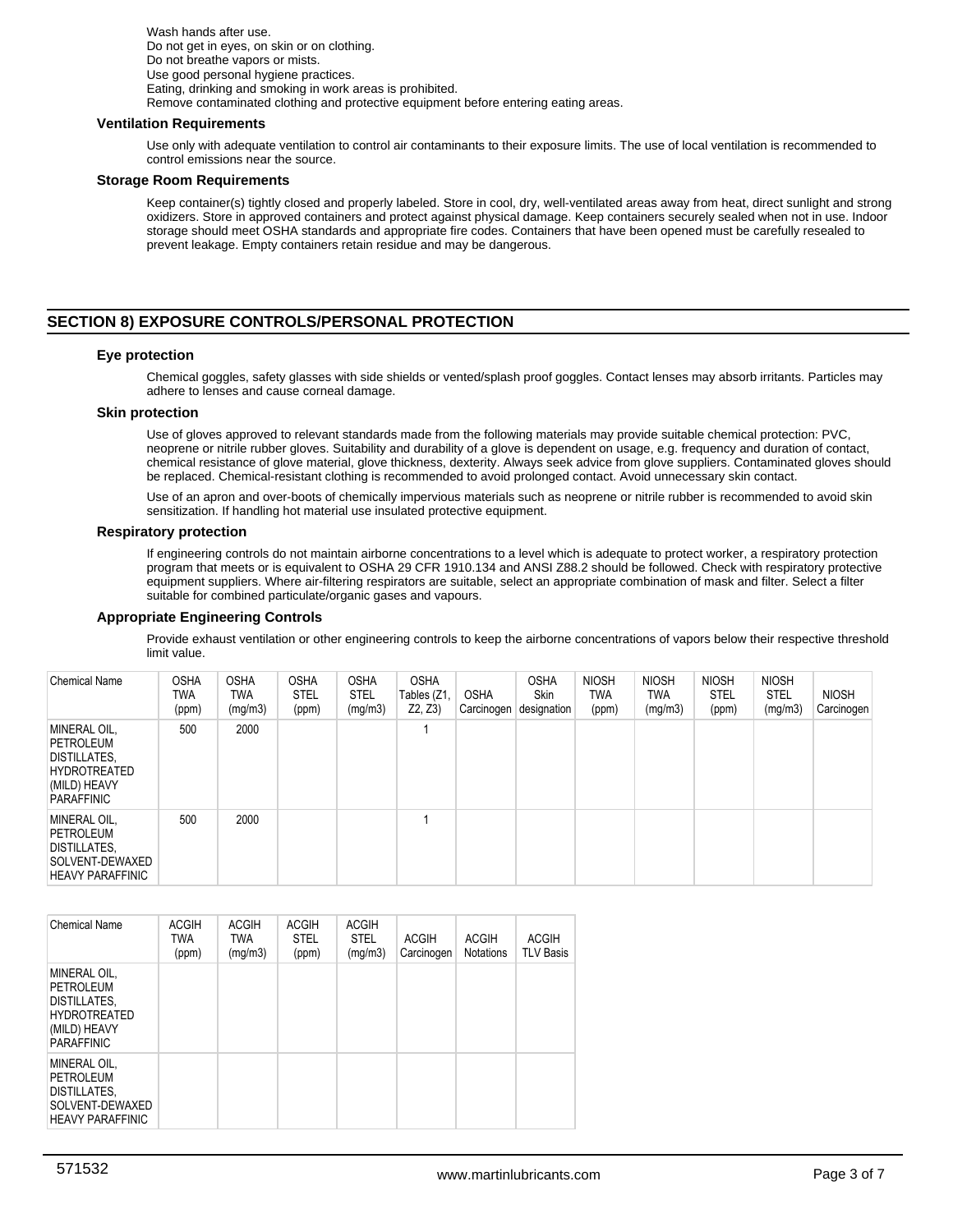## **SECTION 9) PHYSICAL AND CHEMICAL PROPERTIES**

## **Physical and Chemical Properties**

| Density                                | $7.28$ lb/gal                                          |
|----------------------------------------|--------------------------------------------------------|
| % Solids By Weight                     | 0.54%                                                  |
| Density VOC                            | 5.30 lb/gal                                            |
| % VOC                                  | 72.49%                                                 |
| <b>Specific Gravity</b>                | 0.87                                                   |
| Appearance                             | Clear fluid                                            |
| <b>Odor Threshold</b>                  | N.A.                                                   |
| <b>Odor Description</b>                | Mild petroleum hydrocarbon odor                        |
| pH                                     | N.A.                                                   |
| <b>Water Solubility</b>                | Negligible                                             |
| Flammability                           | Flash Point at or above 200 °F                         |
| Flash Point Symbol                     | N.A.                                                   |
| Flash Point                            | 232 °C (450°F)                                         |
| Viscosity                              | 147.21 cSt at 40°C (104°F), 14.16 cSt at 100°C (212°F) |
| Lower Explosion Level                  | N.A.                                                   |
| <b>Upper Explosion Level</b>           | N.A.                                                   |
| Vapor Pressure                         | Negligible at STP                                      |
| Vapor Density                          | >1 at STP                                              |
| Pour Point                             | $-21 °C (-5.80 °F)$                                    |
| <b>Melting Point</b>                   | N.A.                                                   |
| Low Boiling Point                      | N.A.                                                   |
| High Boiling Point                     | N.A.                                                   |
| Auto Ignition Temp                     | N.A.                                                   |
| Decomposition Pt                       | N.A.                                                   |
| <b>Evaporation Rate</b>                | Negligible at STP                                      |
| Partition Coefficient: n-Octanol/Water | N.A.                                                   |

## **SECTION 10) STABILITY AND REACTIVITY**

## **Stability**

Stable

## **Conditions to Avoid**

Avoid direct sunlight, extremes of temperatures and contact with incompatible materials.

Avoid high temperatures and product contamination.

## **Hazardous Polymerization**

Will not occur.

## **Incompatible Materials**

Avoid contact with acids and oxidizing materials.

## **Hazardous Decomposition Products**

Smoke, carbon monoxide and dioxide and other aldehydes of incomplete combustion. Oxides of C, Zn, and P. Hydrogen sulfide and alkyl mercaptans and other sulfides may be released.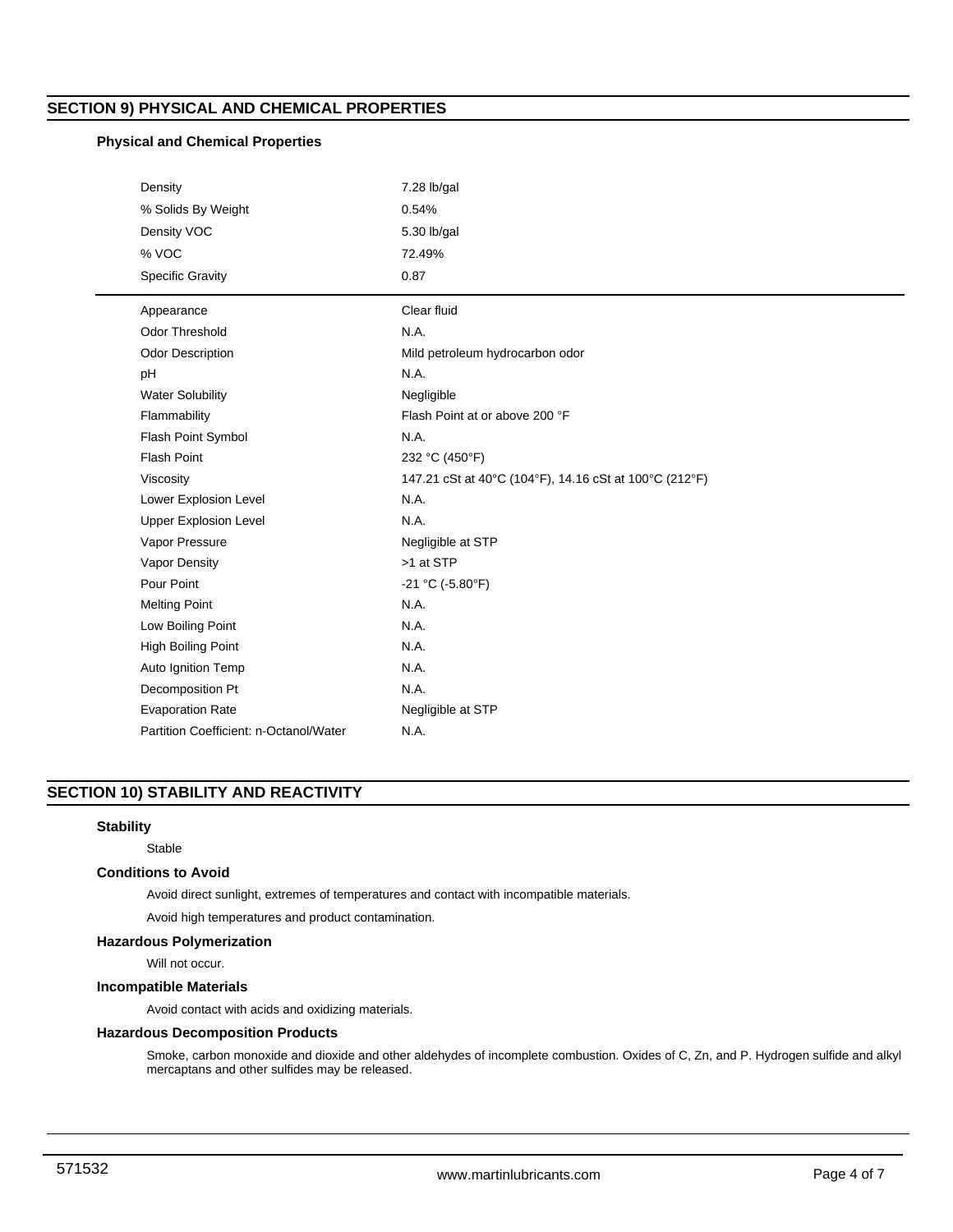#### **Likely route of exposure**

Inhalation, ingestion, skin absorption

#### **Skin Corrosion/Irritation**

May cause mild irritation of the skin.

## **Serious Eye Damage/Irritation**

Can be slightly irritating to eyes.

## **Respiratory/Skin Sensitization**

Prolonged or repeated contact may make skin more sensitive to other skin sensitizers.

Hot vapors may cause respiratory irritation.

#### **Germ Cell Mutagenicity**

No data available.

#### **Carcinogenicity**

No data available.

#### **Reproductive Toxicity**

No data available.

## **Specific Target Organ Toxicity - Single Exposure**

No data available.

#### **Specific Target Organ Toxicity - Repeated Exposure**

No data available.

#### **Aspiration Hazard**

Aspiration into the lungs when swallowed or vomited may cause chemical pneumonitis which can be fatal.

#### **Acute Toxicity**

If inhalation : Overexposure by inhalation of hot material may cause nonspecific discomfort, such as nausea, headache or weakness. Caution should be taken to prevent forming aerosol or misting of this product without proper respiratory protection.

#### 0064742-65-0 MINERAL OIL, PETROLEUM DISTILLATES, SOLVENT-DEWAXED HEAVY PARAFFINIC

LD50 (Rodent - rat, Oral) : >5000 mg/kg, Toxic effects : Details of toxic effects not reported other than lethal dose value. LD50 (Rodent - rabbit, Administration onto the skin) : 5000 mg/kg, Toxic effects : Details of toxic effects not reported other than lethal dose value.

## 0064742-54-7 MINERAL OIL, PETROLEUM DISTILLATES, HYDROTREATED (MILD) HEAVY PARAFFINIC

LD50 (Rodent - rat, Oral) : >15 gm/kg ,Toxic effects : Details of toxic effects not reported other than lethal dose value. LD50(Rodent- rabbit, Administration onto the skin) : >5 gm/kg, Toxic effects : Details of toxic effects not reported other than lethal dose value.

## **SECTION 12) ECOLOGICAL INFORMATION**

#### **Toxicity**

No Data Available.

#### **Persistence and Degradability**

No Data Available.

## **Other Adverse Effects**

No Data Available.

## **Bio-accumulative Potential**

0064742-54-7 MINERAL OIL, PETROLEUM DISTILLATES, HYDROTREATED (MILD) HEAVY PARAFFINIC

Contains constituents with the potential to bioaccumulate.

0064742-65-0 MINERAL OIL, PETROLEUM DISTILLATES, SOLVENT-DEWAXED HEAVY PARAFFINIC

Contains constituents with the potential to bioaccumulate.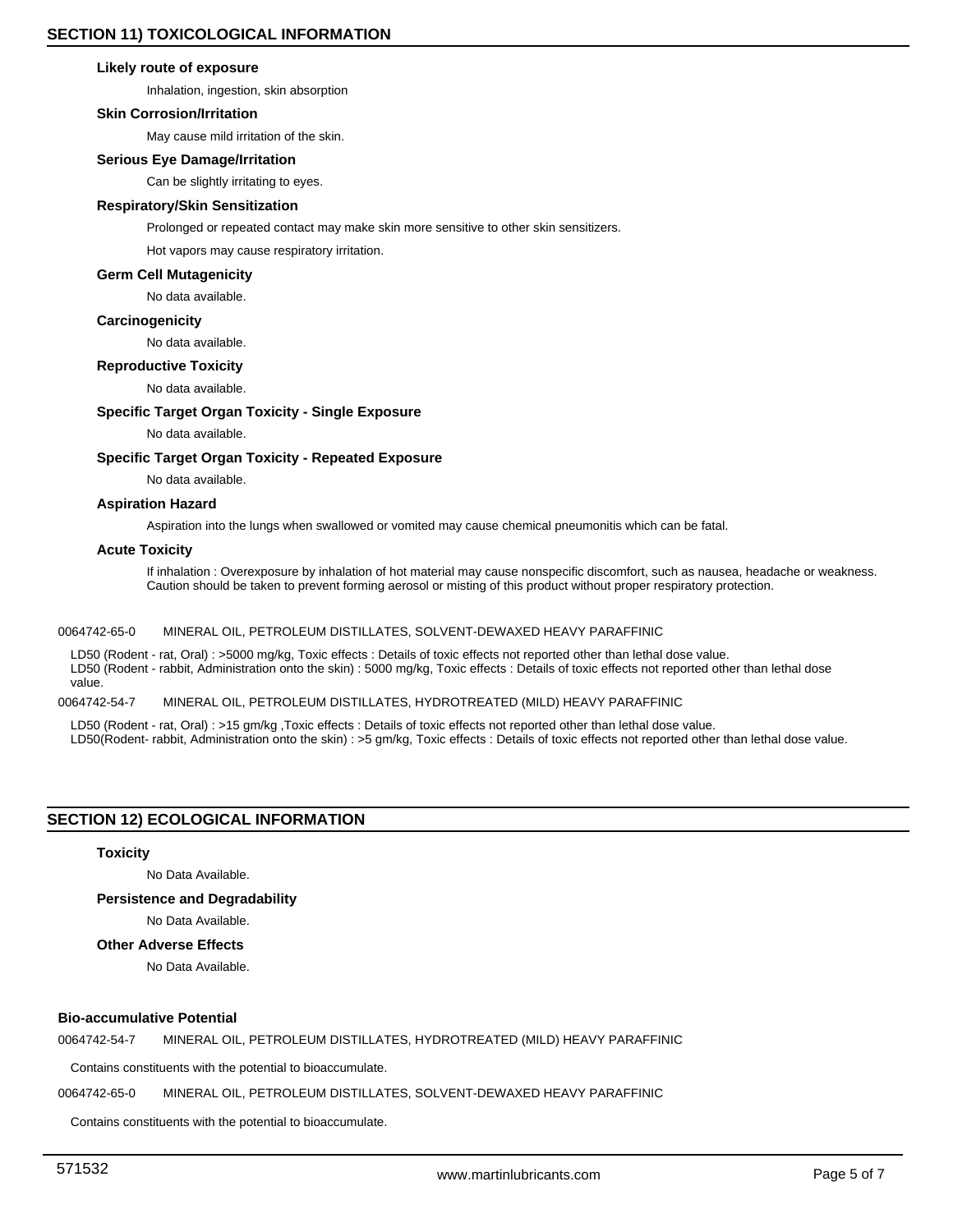## **Mobility in Soil** 0064742-54-7 MINERAL OIL, PETROLEUM DISTILLATES, HYDROTREATED (MILD) HEAVY PARAFFINIC

Liquid under most environmental conditions. Floats on water. If it enters soil, it will adsorb to soil particles and will not be mobile.

0064742-65-0 MINERAL OIL, PETROLEUM DISTILLATES, SOLVENT-DEWAXED HEAVY PARAFFINIC

Liquid under most environmental conditions. Floats on water. If it enters soil, it will adsorb to soil particles and will not be mobile.

## **SECTION 13) DISPOSAL CONSIDERATIONS**

### **Waste Disposal**

Under RCRA it is the responsibility of the user of the product to determine at the time of disposal whether the product meets RCRA criteria for hazardous waste. Waste management should be in full compliance with federal, state and local laws.

Empty Containers retain product residue which may exhibit hazards of material, therefore do not pressurize, cut, glaze, weld or use for any other purposes. Return drums to reclamation centers for proper cleaning and reuse.

## **SECTION 14) TRANSPORT INFORMATION**

## **U.S. DOT Information**

Bulk Shipping Description: Does not apply to bulk oil shipping. Non-Bulk Shipping Description: Does not apply to non-bulk oil shipping. Identification Number: Not applicable. Hazard Classification: Not applicable. Other: See 49 CFR for additional requirements for descriptions, allowed modes of transport and packaging. For more information concerning spills during transport, consult latest DOT Emergency Response Guidebook for Hazardous Materials Incidents, DOT P 5800.3.

## **IMDG Information**

This material is not classified as dangerous under IMDG regulations.

#### **IATA Information**

This material is not classified as dangerous under IATA regulations.

## **SECTION 15) REGULATORY INFORMATION**

| CAS          | <b>Chemical Name</b>                                                                               | % By Weight | <b>Regulation List</b>                            |
|--------------|----------------------------------------------------------------------------------------------------|-------------|---------------------------------------------------|
| 0064742-54-7 | MINERAL OIL,<br>PETROLEUM<br><b>DISTILLATES.</b><br>HYDROTREATED (MILD)<br><b>HEAVY PARAFFINIC</b> |             | 65% - 85% DSL, SARA312, TSCA, TX ESL, OSHA        |
| 0064742-65-0 | MINERAL OIL,<br>PETROLEUM<br>DISTILLATES, SOLVENT-<br>DEWAXED HEAVY<br>PARAFFINIC                  |             | 15% - 37% DSL, SARA312, TSCA, TX ESL, OSHA        |
| 0028016-00-4 | Naphthalenesulfonic acid,<br>dinonyl-, zinc salt                                                   |             | Trace SARA313, DSL, CERCLA, SARA312, TSCA, TX ESL |

## **SECTION 16) OTHER INFORMATION INCLUDING INFORMATION ON PREPARATION AND REVISION OF THE SDS**

## **Glossary**